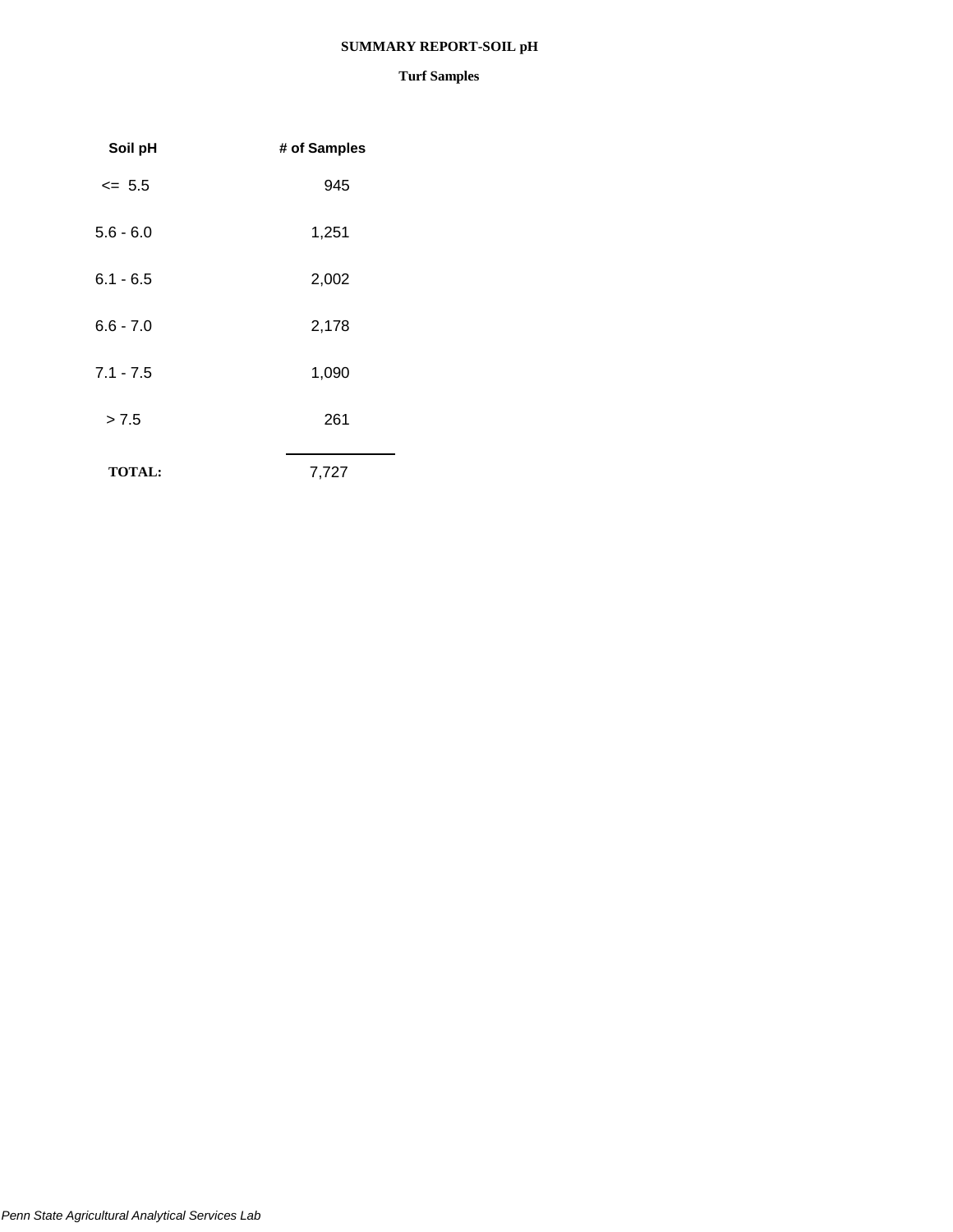| County           | <b>Total Samples</b> | pH          | # of Samples              |
|------------------|----------------------|-------------|---------------------------|
| <b>ADAMS</b>     | 73                   |             |                           |
|                  |                      |             |                           |
|                  |                      | $\leq$ 5.5  | 5                         |
|                  |                      | $5.6 - 6.0$ | 14                        |
|                  |                      | $6.1 - 6.5$ | 18                        |
|                  |                      | $6.6 - 7.0$ | 22                        |
|                  |                      | $7.1 - 7.5$ | 13                        |
|                  |                      | > 7.5       | $\mathbf{1}$              |
| <b>ALLEGHENY</b> | 579                  |             |                           |
|                  |                      |             |                           |
|                  |                      | $\leq 5.5$  | 74                        |
|                  |                      | $5.6 - 6.0$ | 73                        |
|                  |                      | $6.1 - 6.5$ | 105                       |
|                  |                      | $6.6 - 7.0$ | 194                       |
|                  |                      | $7.1 - 7.5$ | 110                       |
|                  |                      | > 7.5       | 23                        |
| <b>ARMSTRONG</b> | 66                   |             |                           |
|                  |                      |             |                           |
|                  |                      |             |                           |
|                  |                      | $\leq$ 5.5  | $\overline{4}$            |
|                  |                      | $6.1 - 6.5$ | $\overline{\mathbf{4}}$   |
|                  |                      | $6.6 - 7.0$ | 30                        |
|                  |                      | $7.1 - 7.5$ | 26                        |
|                  |                      | > 7.5       | $\sqrt{2}$                |
| <b>BEAVER</b>    | 39                   |             |                           |
|                  |                      |             |                           |
|                  |                      | $\leq$ 5.5  | 13                        |
|                  |                      | $5.6 - 6.0$ | 8                         |
|                  |                      | $6.1 - 6.5$ | 9                         |
|                  |                      | $6.6 - 7.0$ | 6                         |
|                  |                      | $7.1 - 7.5$ | $\ensuremath{\mathsf{3}}$ |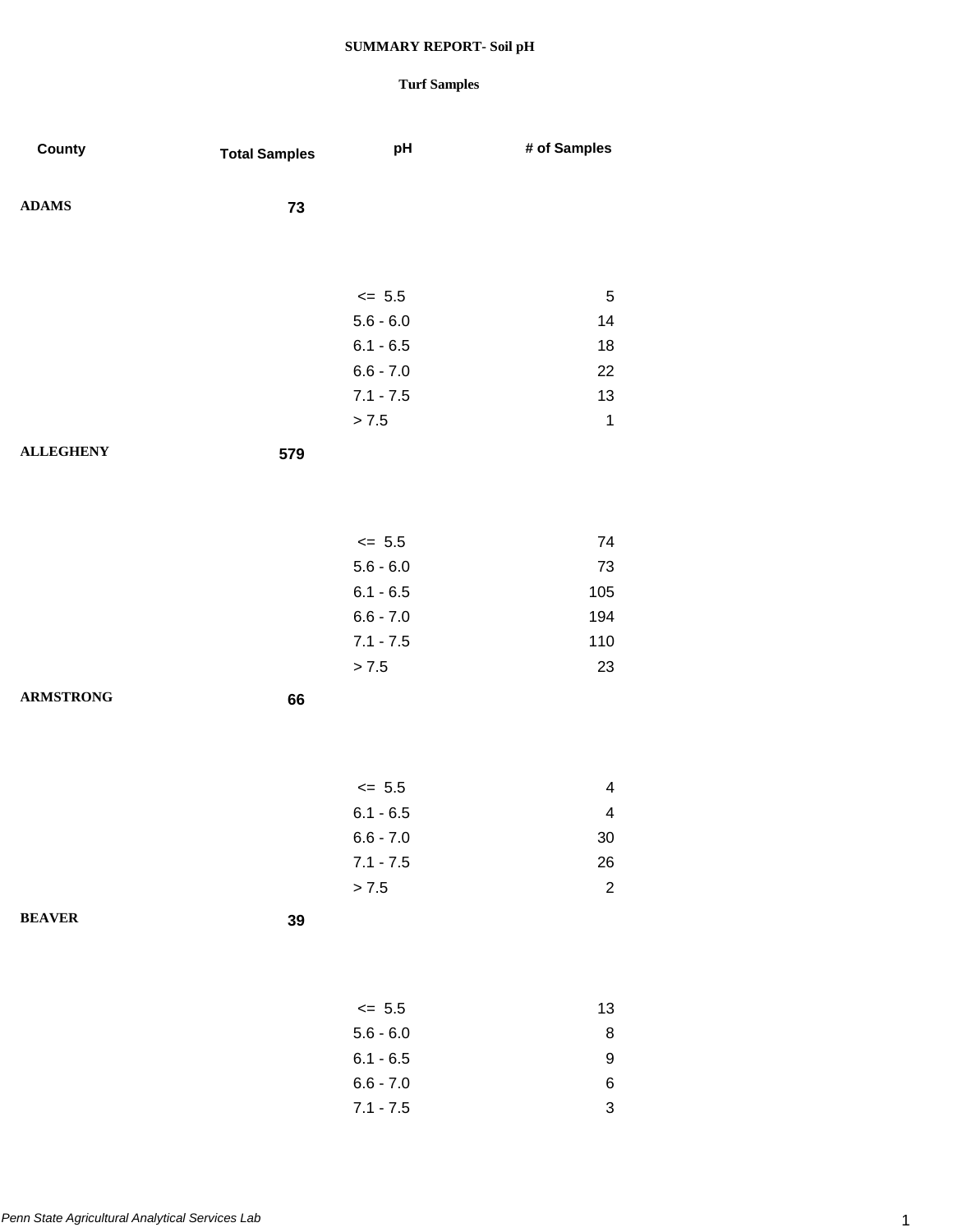### **Turf Samples**

7.1 - 7.5 2

| County          | <b>Total Samples</b> | pH          | # of Samples   |
|-----------------|----------------------|-------------|----------------|
| <b>BEDFORD</b>  | 22                   |             |                |
|                 |                      |             |                |
|                 |                      | $\leq$ 5.5  | $\mathbf{1}$   |
|                 |                      | $5.6 - 6.0$ | $\overline{c}$ |
|                 |                      | $6.1 - 6.5$ | $\mathbf{1}$   |
|                 |                      | $6.6 - 7.0$ | 8              |
|                 |                      | $7.1 - 7.5$ | 10             |
| <b>BERKS</b>    | 247                  |             |                |
|                 |                      |             |                |
|                 |                      |             |                |
|                 |                      | $\leq$ 5.5  | 27             |
|                 |                      | $5.6 - 6.0$ | 43             |
|                 |                      | $6.1 - 6.5$ | 70             |
|                 |                      | $6.6 - 7.0$ | 69             |
|                 |                      | $7.1 - 7.5$ | $30\,$         |
|                 |                      | > 7.5       | $\,8\,$        |
| <b>BLAIR</b>    | 79                   |             |                |
|                 |                      |             |                |
|                 |                      |             |                |
|                 |                      | $\leq$ 5.5  | 5              |
|                 |                      | $5.6 - 6.0$ | 10             |
|                 |                      | $6.1 - 6.5$ | 13             |
|                 |                      | $6.6 - 7.0$ | 28             |
|                 |                      | $7.1 - 7.5$ | 13             |
|                 |                      | > 7.5       | $10$           |
| <b>BRADFORD</b> | 17                   |             |                |
|                 |                      |             |                |
|                 |                      |             |                |
|                 |                      | $\leq$ 5.5  | 4              |
|                 |                      | $5.6 - 6.0$ | 9              |
|                 |                      | $6.1 - 6.5$ | $\mathbf{1}$   |
|                 |                      | $6.6 - 7.0$ | $\mathbf{1}$   |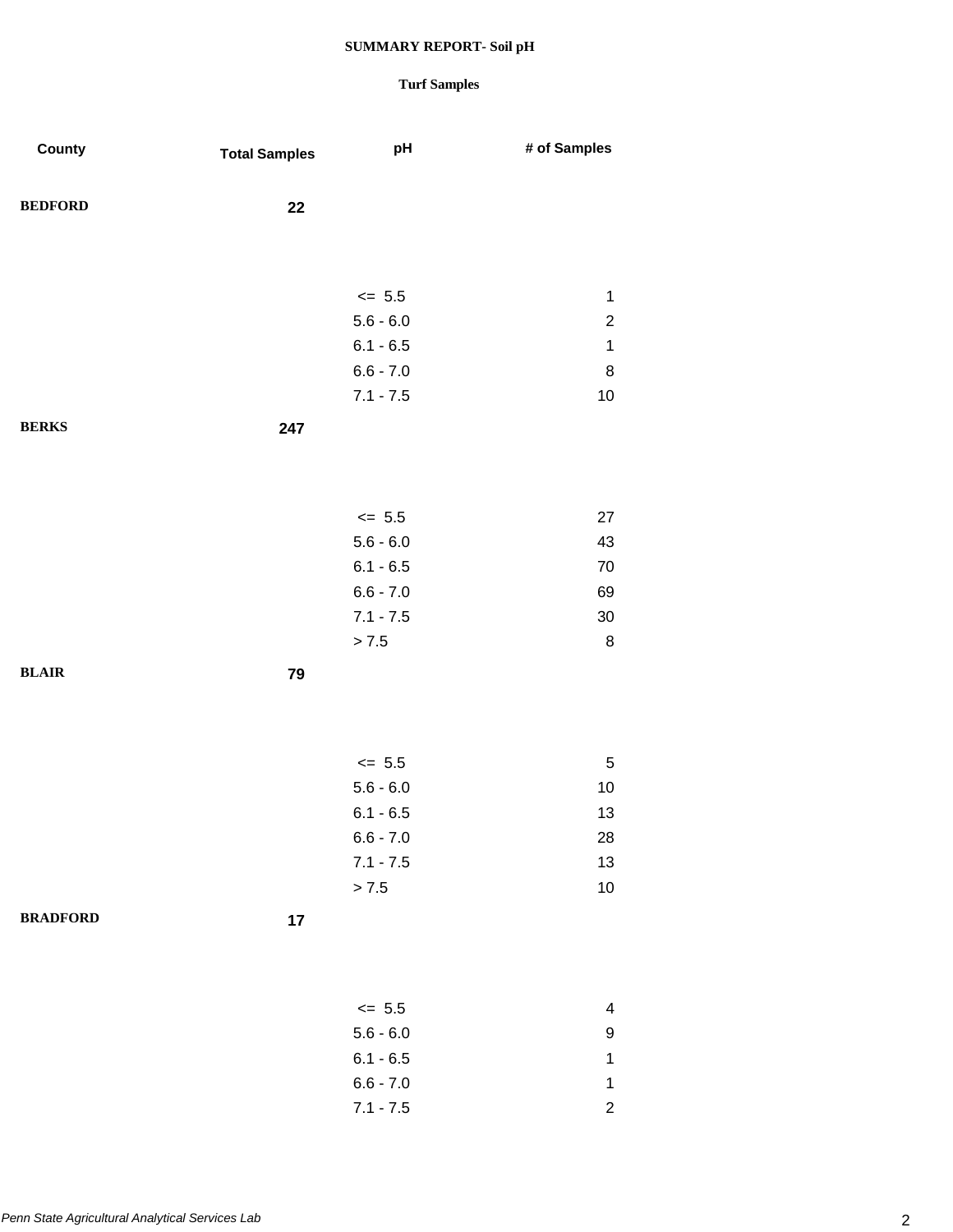### **Turf Samples**

5.6 - 6.0 1

| County         | <b>Total Samples</b> | pH          | # of Samples              |
|----------------|----------------------|-------------|---------------------------|
| <b>BUCKS</b>   | 256                  |             |                           |
|                |                      |             |                           |
|                |                      | $\leq$ 5.5  | 39                        |
|                |                      | $5.6 - 6.0$ | 41                        |
|                |                      | $6.1 - 6.5$ | 82                        |
|                |                      | $6.6 - 7.0$ | 62                        |
|                |                      | $7.1 - 7.5$ | 24                        |
|                |                      | > 7.5       | $\,8\,$                   |
| <b>BUTLER</b>  | 136                  |             |                           |
|                |                      |             |                           |
|                |                      |             |                           |
|                |                      | $\leq$ 5.5  | 15                        |
|                |                      | $5.6 - 6.0$ | 31                        |
|                |                      | $6.1 - 6.5$ | 40                        |
|                |                      | $6.6 - 7.0$ | 25                        |
|                |                      | $7.1 - 7.5$ | 23                        |
|                |                      | > 7.5       | $\overline{c}$            |
| <b>CAMBRIA</b> | 32                   |             |                           |
|                |                      |             |                           |
|                |                      |             |                           |
|                |                      | $\leq 5.5$  | 5                         |
|                |                      | $5.6 - 6.0$ | 5                         |
|                |                      | $6.1 - 6.5$ | $\overline{\mathbf{4}}$   |
|                |                      | $6.6 - 7.0$ | $\boldsymbol{7}$          |
|                |                      | $7.1 - 7.5$ | 8                         |
|                |                      | > 7.5       | $\ensuremath{\mathsf{3}}$ |
| <b>CAMERON</b> | $\mathbf 1$          |             |                           |
|                |                      |             |                           |
|                |                      |             |                           |
|                |                      | $5.6 - 6.0$ | $\mathbf{1}$              |
| <b>CARBON</b>  | 12                   |             |                           |
|                |                      |             |                           |
|                |                      |             |                           |
|                |                      | $\leq$ 5.5  | 3                         |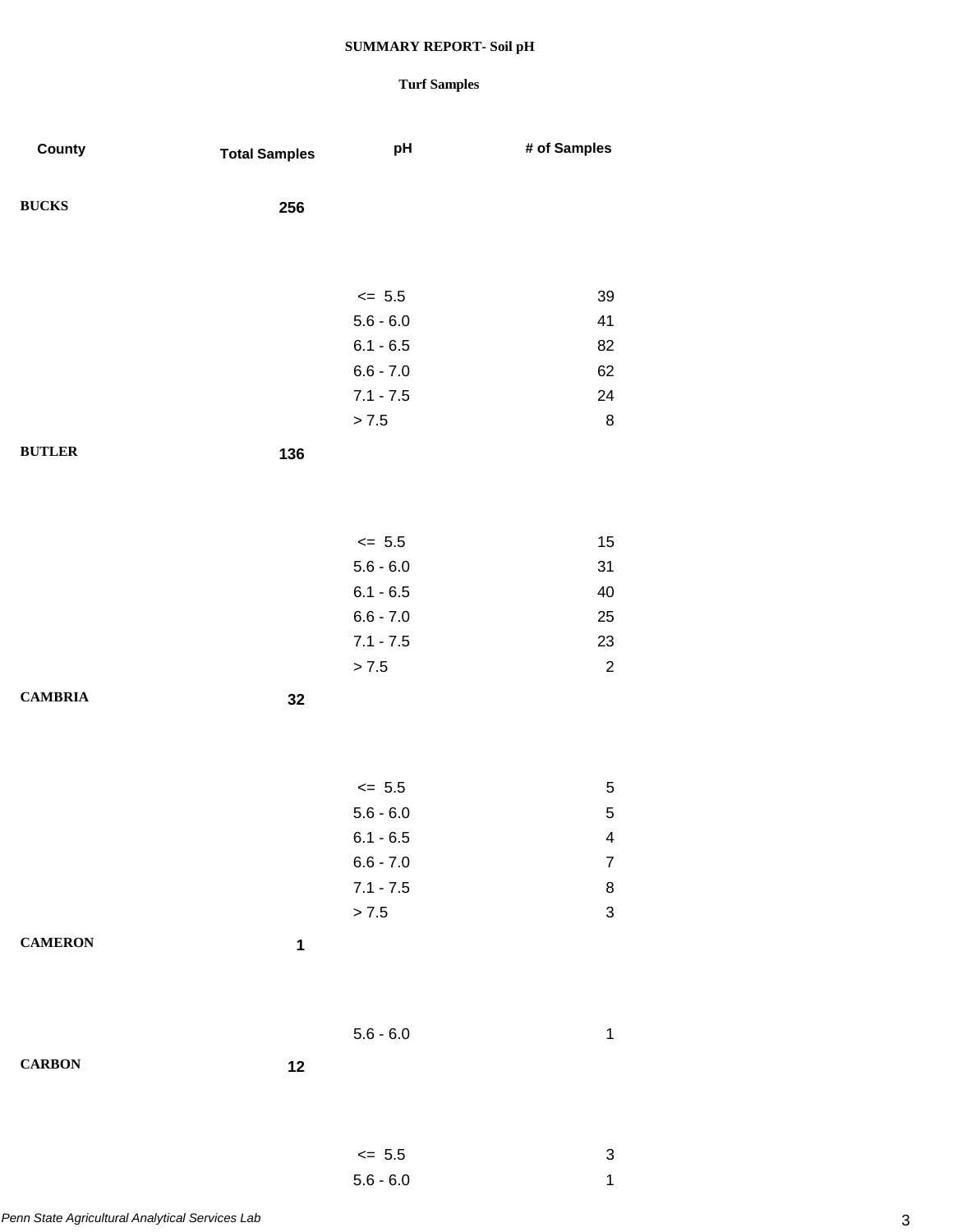## **Turf Samples**

7.1 - 7.5 20

| County            | <b>Total Samples</b> | pH          | # of Samples              |
|-------------------|----------------------|-------------|---------------------------|
|                   |                      | $6.1 - 6.5$ | $\mathbf{1}$              |
|                   |                      | $6.6 - 7.0$ | 5                         |
|                   |                      | $7.1 - 7.5$ | $\overline{2}$            |
| <b>CENTRE</b>     |                      |             |                           |
|                   | 516                  |             |                           |
|                   |                      |             |                           |
|                   |                      |             |                           |
|                   |                      | $\leq$ 5.5  | 25                        |
|                   |                      | $5.6 - 6.0$ | 24                        |
|                   |                      | $6.1 - 6.5$ | 106                       |
|                   |                      | $6.6 - 7.0$ | 229                       |
|                   |                      | $7.1 - 7.5$ | 101                       |
|                   |                      | > 7.5       | 31                        |
| <b>CHESTER</b>    | 229                  |             |                           |
|                   |                      |             |                           |
|                   |                      |             |                           |
|                   |                      | $\leq$ 5.5  | 26                        |
|                   |                      | $5.6 - 6.0$ | 34                        |
|                   |                      | $6.1 - 6.5$ | 56                        |
|                   |                      | $6.6 - 7.0$ | 69                        |
|                   |                      | $7.1 - 7.5$ | $35\,$                    |
|                   |                      | > 7.5       | $\boldsymbol{9}$          |
| <b>CLARION</b>    | 10                   |             |                           |
|                   |                      |             |                           |
|                   |                      |             |                           |
|                   |                      | $= 5.5$     | $\overline{c}$            |
|                   |                      | $5.6 - 6.0$ | $\mathbf{1}$              |
|                   |                      | $6.1 - 6.5$ | $\ensuremath{\mathsf{3}}$ |
|                   |                      | $6.6 - 7.0$ | $\mathbf{1}$              |
|                   |                      | $7.1 - 7.5$ | 3                         |
| <b>CLEARFIELD</b> | 136                  |             |                           |
|                   |                      |             |                           |
|                   |                      |             |                           |
|                   |                      | $\leq$ 5.5  | 16                        |
|                   |                      | $5.6 - 6.0$ | 22                        |
|                   |                      | $6.1 - 6.5$ | 18                        |
|                   |                      | $6.6 - 7.0$ | 54                        |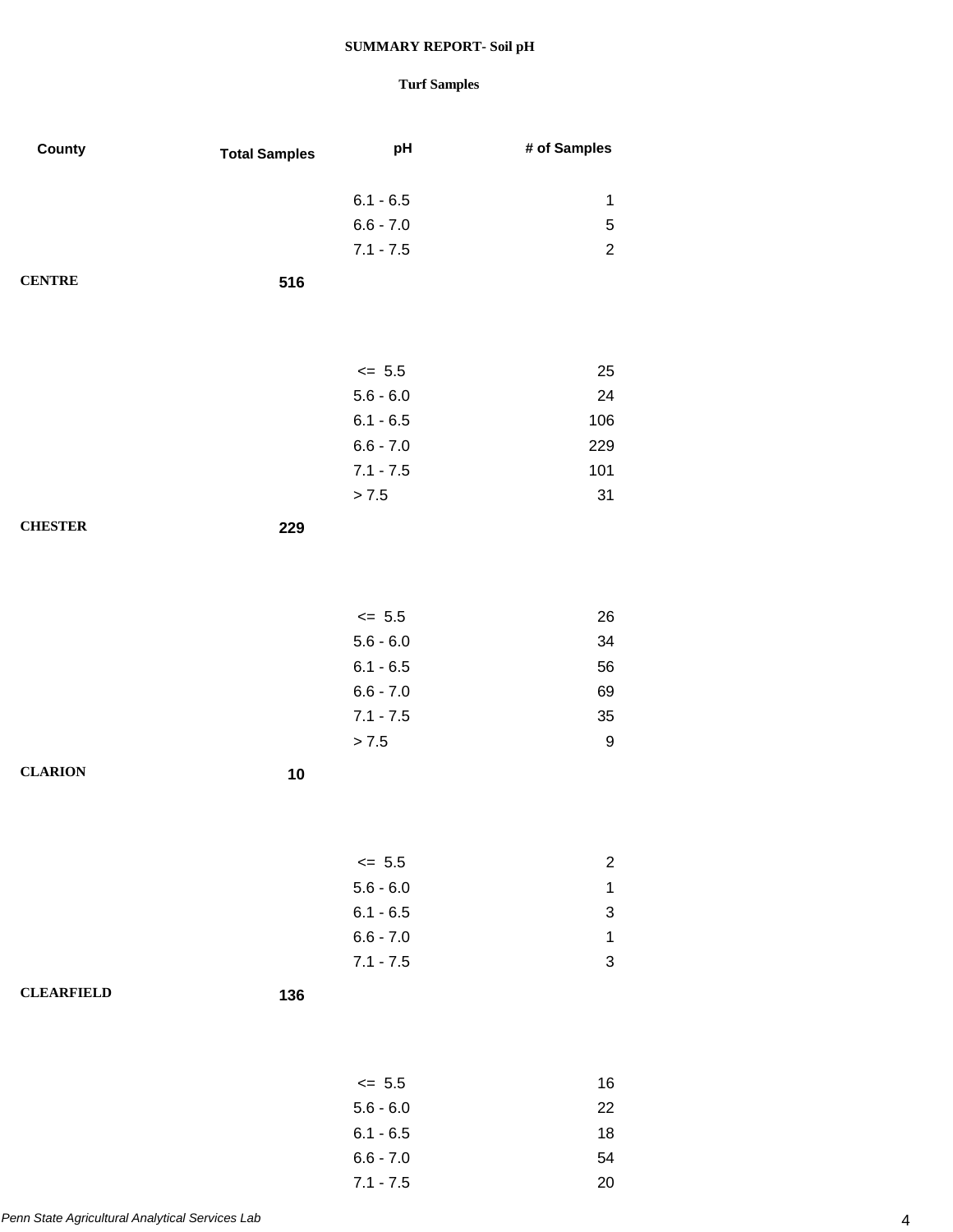| County            | <b>Total Samples</b> | pH                         | # of Samples                                           |
|-------------------|----------------------|----------------------------|--------------------------------------------------------|
|                   |                      | > 7.5                      | 6                                                      |
| <b>CLINTON</b>    | 14                   |                            |                                                        |
|                   |                      |                            |                                                        |
|                   |                      |                            |                                                        |
|                   |                      | $\leq$ 5.5                 | $\overline{c}$                                         |
|                   |                      | $5.6 - 6.0$                | $\sqrt{2}$                                             |
|                   |                      | $6.1 - 6.5$<br>$6.6 - 7.0$ | $\ensuremath{\mathsf{3}}$<br>$\ensuremath{\mathsf{3}}$ |
|                   |                      | $7.1 - 7.5$                | $\ensuremath{\mathsf{3}}$                              |
|                   |                      | > 7.5                      | $\mathbf 1$                                            |
| <b>COLUMBIA</b>   | 74                   |                            |                                                        |
|                   |                      |                            |                                                        |
|                   |                      |                            |                                                        |
|                   |                      | $\leq$ 5.5                 | $\overline{7}$                                         |
|                   |                      | $5.6 - 6.0$                | 17                                                     |
|                   |                      | $6.1 - 6.5$                | 27                                                     |
|                   |                      | $6.6 - 7.0$                | 14                                                     |
|                   |                      | $7.1 - 7.5$<br>> 7.5       | $\boldsymbol{7}$<br>$\overline{2}$                     |
| <b>CRAWFORD</b>   | 59                   |                            |                                                        |
|                   |                      |                            |                                                        |
|                   |                      |                            |                                                        |
|                   |                      | $\leq$ 5.5                 | 8                                                      |
|                   |                      | $5.6 - 6.0$                | $\ensuremath{\mathsf{3}}$                              |
|                   |                      | $6.1 - 6.5$                | 29                                                     |
|                   |                      | $6.6 - 7.0$                | 14                                                     |
|                   |                      | $7.1 - 7.5$                | $\overline{4}$                                         |
|                   |                      | > 7.5                      | $\mathbf 1$                                            |
| <b>CUMBERLAND</b> | 187                  |                            |                                                        |
|                   |                      |                            |                                                        |
|                   |                      |                            |                                                        |
|                   |                      | $\leq$ 5.5<br>$5.6 - 6.0$  | 12<br>25                                               |
|                   |                      | $6.1 - 6.5$                | 60                                                     |
|                   |                      | $6.6 - 7.0$                | 46                                                     |
|                   |                      | $7.1 - 7.5$                | $30\,$                                                 |
|                   |                      | > 7.5                      | 14                                                     |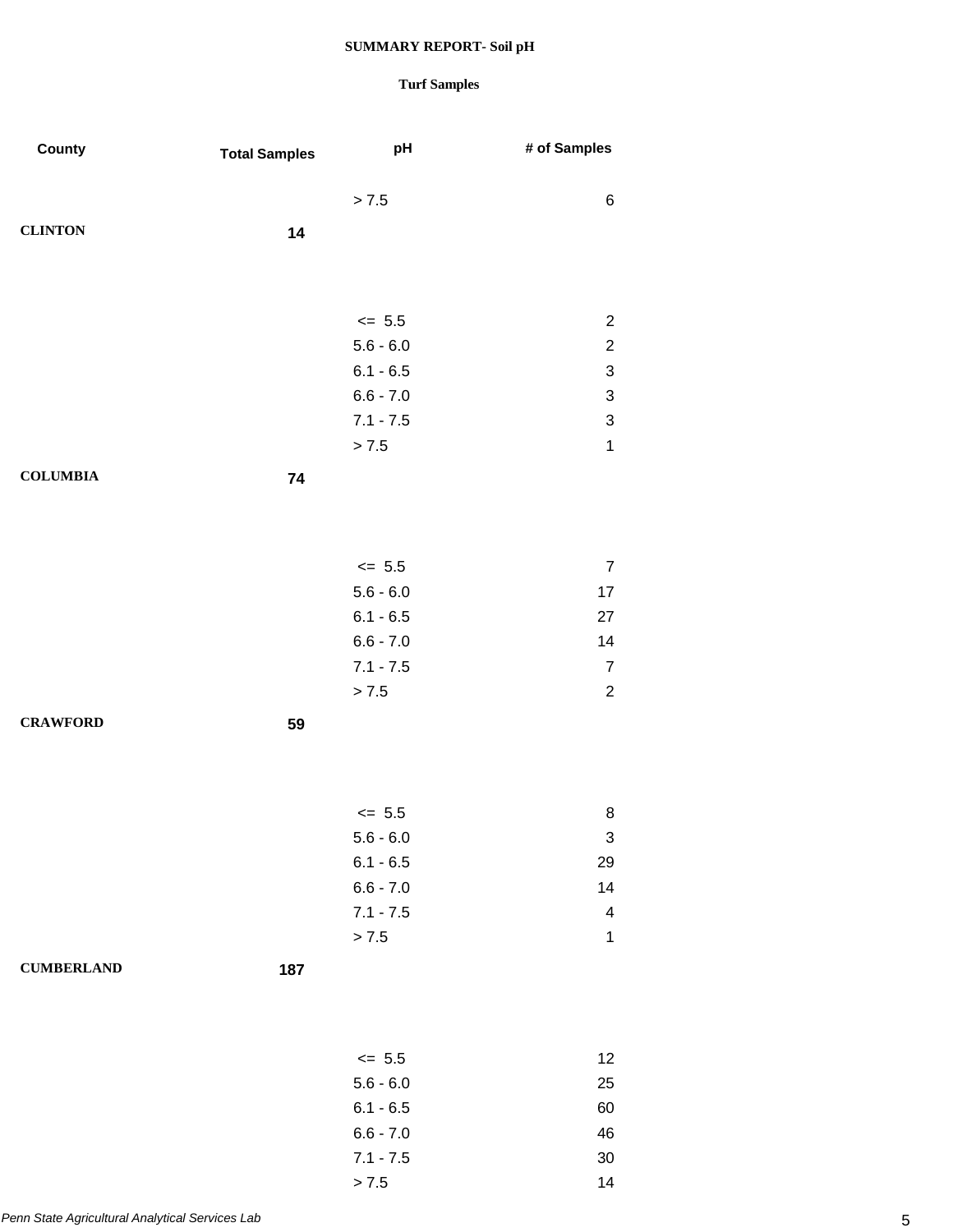| County          | <b>Total Samples</b> | pH          | # of Samples            |
|-----------------|----------------------|-------------|-------------------------|
| <b>DAUPHIN</b>  | 245                  |             |                         |
|                 |                      |             |                         |
|                 |                      | $\leq$ 5.5  | 29                      |
|                 |                      | $5.6 - 6.0$ | 28                      |
|                 |                      | $6.1 - 6.5$ | 63                      |
|                 |                      | $6.6 - 7.0$ | 72                      |
|                 |                      | $7.1 - 7.5$ | 46                      |
|                 |                      | > 7.5       | $\overline{7}$          |
| <b>DELAWARE</b> | 343                  |             |                         |
|                 |                      |             |                         |
|                 |                      |             |                         |
|                 |                      | $\leq$ 5.5  | 41                      |
|                 |                      | $5.6 - 6.0$ | 60                      |
|                 |                      | $6.1 - 6.5$ | 117                     |
|                 |                      | $6.6 - 7.0$ | 93                      |
|                 |                      | $7.1 - 7.5$ | 29                      |
|                 |                      | > 7.5       | $\sqrt{3}$              |
| ${\bf ELK}$     | 14                   |             |                         |
|                 |                      |             |                         |
|                 |                      |             |                         |
|                 |                      | $\leq$ 5.5  | $\,$ 5 $\,$             |
|                 |                      | $5.6 - 6.0$ | $\overline{\mathbf{4}}$ |
|                 |                      | $6.1 - 6.5$ | 4                       |
|                 |                      | $6.6 - 7.0$ | 1                       |
| <b>ERIE</b>     | 61                   |             |                         |
|                 |                      |             |                         |
|                 |                      |             |                         |
|                 |                      | $\leq$ 5.5  | 8                       |
|                 |                      | $5.6 - 6.0$ | 15                      |
|                 |                      | $6.1 - 6.5$ | $\boldsymbol{7}$        |
|                 |                      | $6.6 - 7.0$ | 18                      |
|                 |                      | $7.1 - 7.5$ | $11$                    |
|                 |                      | > 7.5       | $\mathbf 2$             |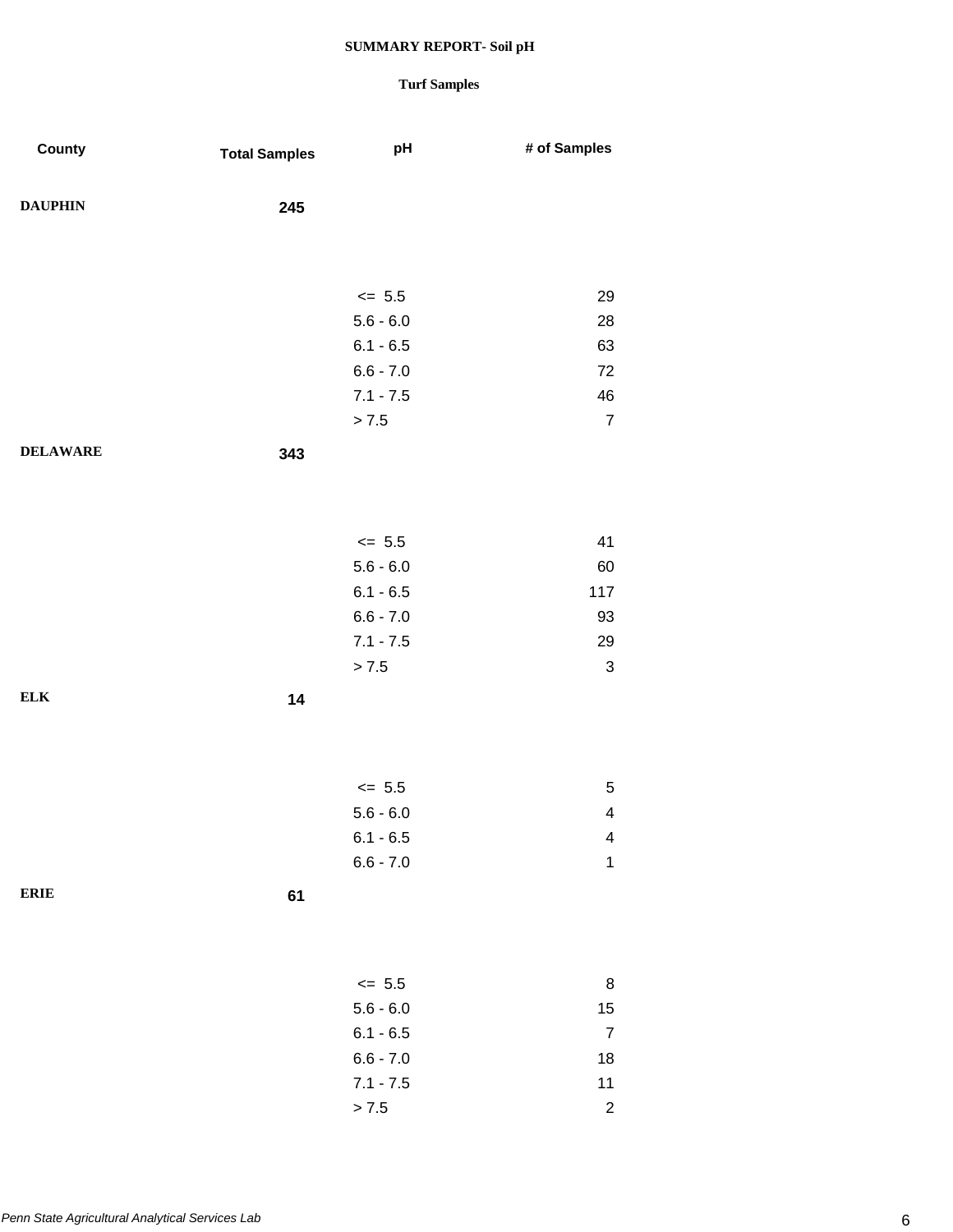| County            | <b>Total Samples</b> | pH                         | # of Samples              |
|-------------------|----------------------|----------------------------|---------------------------|
| <b>FAYETTE</b>    | 43                   |                            |                           |
|                   |                      |                            |                           |
|                   |                      | $\leq$ 5.5                 | 13                        |
|                   |                      | $5.6 - 6.0$                | 6                         |
|                   |                      | $6.1 - 6.5$                | $\boldsymbol{7}$          |
|                   |                      | $6.6 - 7.0$                | 13                        |
|                   |                      | $7.1 - 7.5$                | $\ensuremath{\mathsf{3}}$ |
|                   |                      | > 7.5                      | $\mathbf 1$               |
| <b>FRANKLIN</b>   | 215                  |                            |                           |
|                   |                      |                            |                           |
|                   |                      | $\leq$ 5.5                 | 12                        |
|                   |                      | $5.6 - 6.0$                | 27                        |
|                   |                      | $6.1 - 6.5$                | 61                        |
|                   |                      | $6.6 - 7.0$                | 65                        |
|                   |                      | $7.1 - 7.5$                | 42                        |
|                   |                      | > 7.5                      | $\bf 8$                   |
| <b>FULTON</b>     | ${\bf 8}$            |                            |                           |
|                   |                      |                            |                           |
|                   |                      |                            | 3                         |
|                   |                      | $5.6 - 6.0$<br>$6.1 - 6.5$ | $\overline{c}$            |
|                   |                      | $6.6 - 7.0$                | $\mathbf 1$               |
|                   |                      | $> 7.5$                    | $\boldsymbol{2}$          |
|                   |                      |                            |                           |
| <b>GREENE</b>     | $\boldsymbol{2}$     |                            |                           |
|                   |                      |                            |                           |
|                   |                      | $\leq$ 5.5                 | $\mathbf 1$               |
|                   |                      | $6.1 - 6.5$                | $\mathbf 1$               |
| <b>HUNTINGDON</b> | 11                   |                            |                           |
|                   |                      |                            |                           |
|                   |                      |                            |                           |
|                   |                      | $5.6 - 6.0$                | $\mathbf 1$               |
|                   |                      | $6.1 - 6.5$                | $\overline{c}$            |
|                   |                      | $6.6 - 7.0$                | $\,6$                     |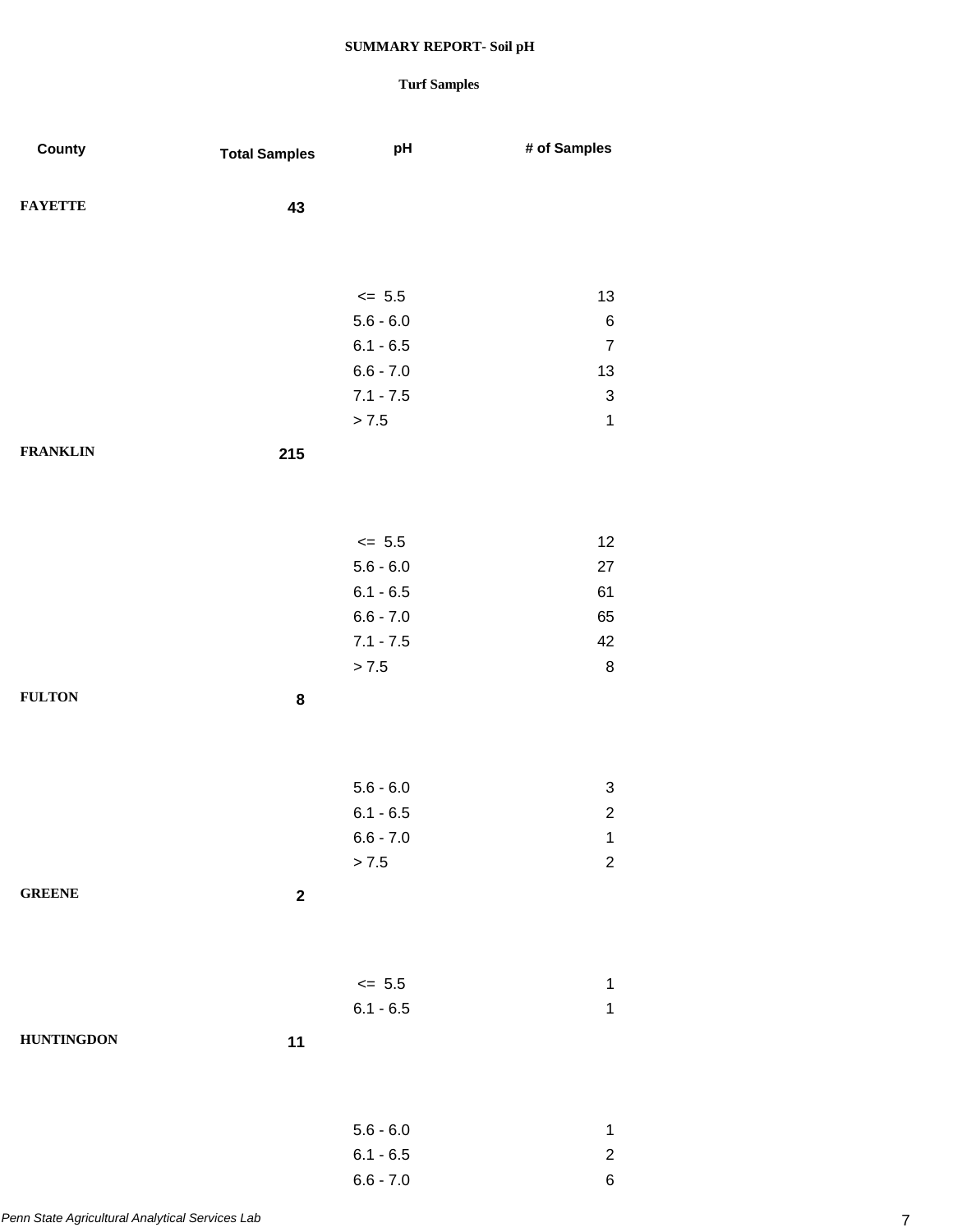| County            | <b>Total Samples</b> | pH          | # of Samples              |
|-------------------|----------------------|-------------|---------------------------|
|                   |                      | $7.1 - 7.5$ | $\overline{c}$            |
| <b>INDIANA</b>    | 24                   |             |                           |
|                   |                      |             |                           |
|                   |                      | $\leq$ 5.5  | 6                         |
|                   |                      | $5.6 - 6.0$ | $\ensuremath{\mathsf{3}}$ |
|                   |                      | $6.1 - 6.5$ | $\sqrt{5}$                |
|                   |                      | $6.6 - 7.0$ | $\,6$                     |
|                   |                      | $7.1 - 7.5$ | $\overline{\mathbf{4}}$   |
| <b>JEFFERSON</b>  | 15                   |             |                           |
|                   |                      |             |                           |
|                   |                      | $\leq$ 5.5  | $\ensuremath{\mathsf{3}}$ |
|                   |                      | $5.6 - 6.0$ | $\overline{\mathbf{4}}$   |
|                   |                      | $6.1 - 6.5$ | $\,6$                     |
|                   |                      | $6.6 - 7.0$ | $\mathbf 2$               |
| <b>JUNIATA</b>    | 89                   |             |                           |
|                   |                      |             |                           |
|                   |                      | $\leq$ 5.5  | 46                        |
|                   |                      | $5.6 - 6.0$ | 19                        |
|                   |                      | $6.1 - 6.5$ | $\boldsymbol{9}$          |
|                   |                      | $6.6 - 7.0$ | $10$                      |
|                   |                      | 7.1 - 7.5   | 4                         |
|                   |                      | > 7.5       | $\mathbf 1$               |
| <b>LACKAWANNA</b> | 91                   |             |                           |
|                   |                      |             |                           |
|                   |                      | $\leq$ 5.5  | 18                        |
|                   |                      | $5.6 - 6.0$ | 28                        |
|                   |                      | $6.1 - 6.5$ | 19                        |
|                   |                      | $6.6 - 7.0$ | 14                        |
|                   |                      | $7.1 - 7.5$ | 8                         |
|                   |                      | > 7.5       | $\overline{\mathbf{4}}$   |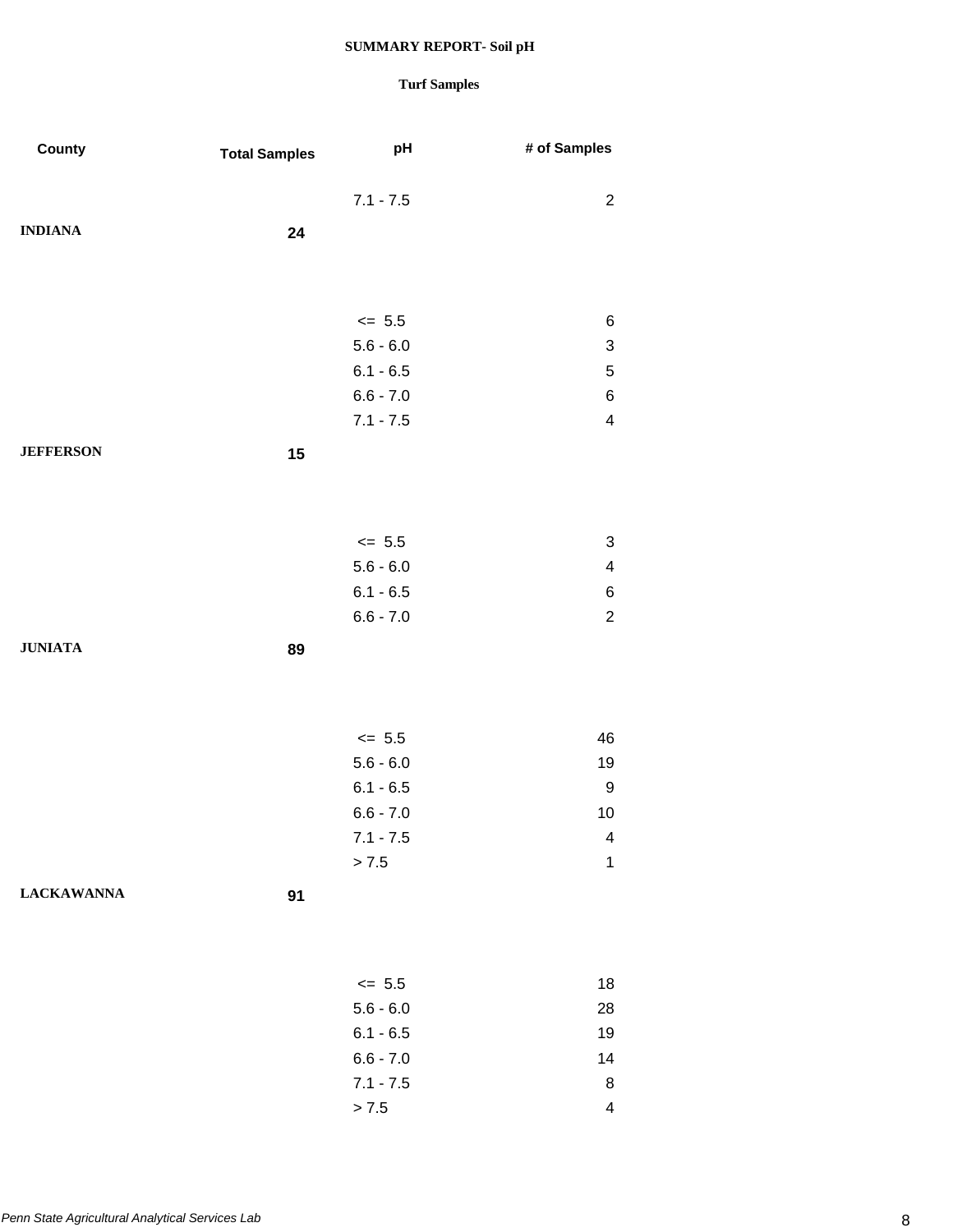| County           | <b>Total Samples</b> | pH          | # of Samples            |
|------------------|----------------------|-------------|-------------------------|
| <b>LANCASTER</b> | 1,199                |             |                         |
|                  |                      |             |                         |
|                  |                      | $\leq$ 5.5  | 150                     |
|                  |                      | $5.6 - 6.0$ | 278                     |
|                  |                      | $6.1 - 6.5$ | 314                     |
|                  |                      | $6.6 - 7.0$ | 310                     |
|                  |                      | $7.1 - 7.5$ | 131                     |
|                  |                      | > 7.5       | 16                      |
| <b>LAWRENCE</b>  | 22                   |             |                         |
|                  |                      |             |                         |
|                  |                      | $\leq$ 5.5  | $\overline{2}$          |
|                  |                      | $5.6 - 6.0$ | $\overline{\mathbf{4}}$ |
|                  |                      | $6.1 - 6.5$ | $\overline{2}$          |
|                  |                      | $6.6 - 7.0$ | $\overline{\mathbf{4}}$ |
|                  |                      | $7.1 - 7.5$ | $\overline{\mathbf{4}}$ |
|                  |                      | > 7.5       | 6                       |
| <b>LEBANON</b>   | 98                   |             |                         |
|                  |                      |             |                         |
|                  |                      | $\leq$ 5.5  | 11                      |
|                  |                      | $5.6 - 6.0$ | 13                      |
|                  |                      | $6.1 - 6.5$ | 28                      |
|                  |                      | $6.6 - 7.0$ | 27                      |
|                  |                      | $7.1 - 7.5$ | 14                      |
|                  |                      | > 7.5       | $\mathbf 5$             |
| <b>LEHIGH</b>    | 168                  |             |                         |
|                  |                      |             |                         |
|                  |                      | $\leq$ 5.5  | 11                      |
|                  |                      | $5.6 - 6.0$ | 22                      |
|                  |                      | $6.1 - 6.5$ | 52                      |
|                  |                      | $6.6 - 7.0$ | 50                      |
|                  |                      | $7.1 - 7.5$ | 24                      |
|                  |                      | > 7.5       | 9                       |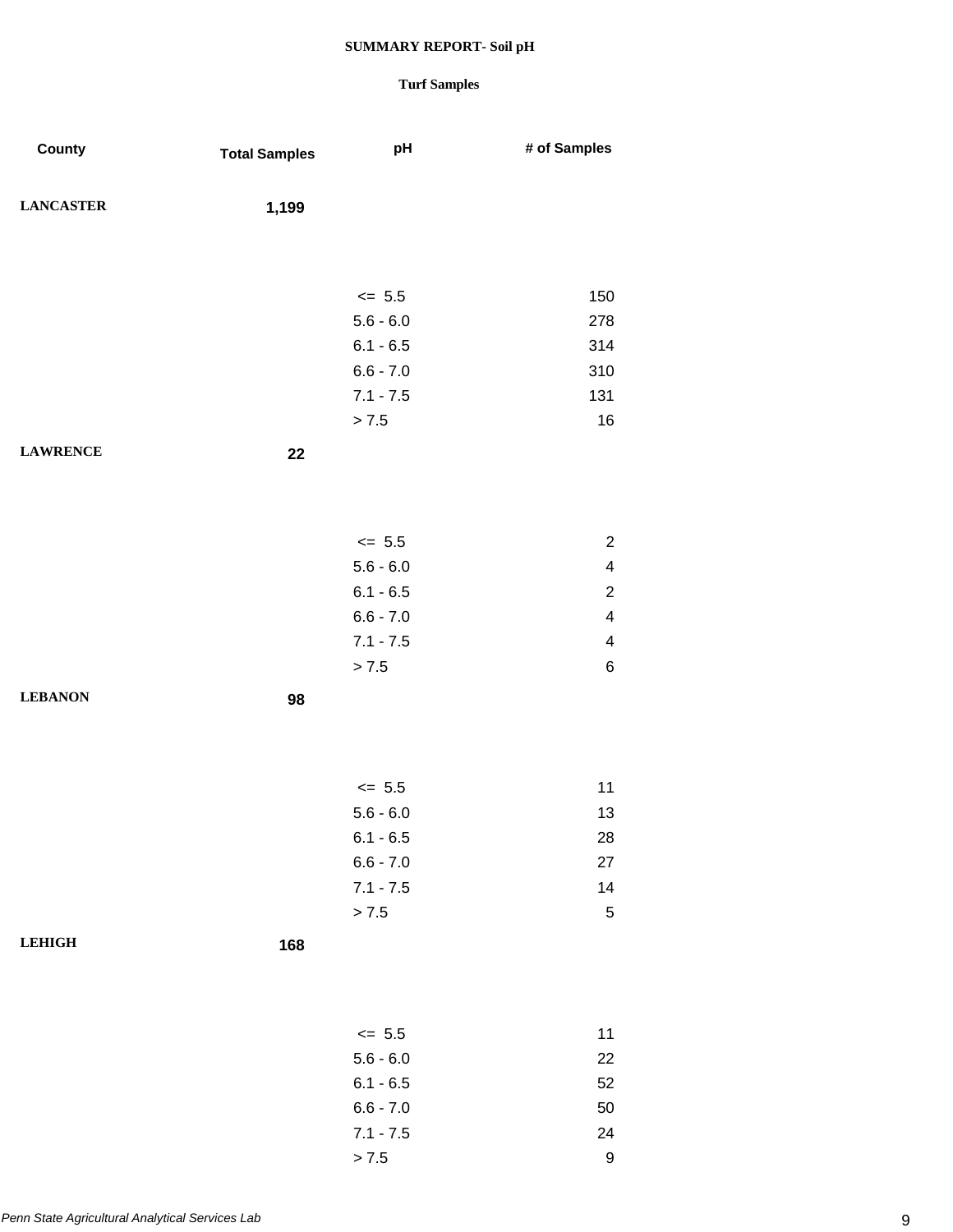| County          | <b>Total Samples</b> | pH                         | # of Samples           |
|-----------------|----------------------|----------------------------|------------------------|
| <b>LUZERNE</b>  | 169                  |                            |                        |
|                 |                      |                            |                        |
|                 |                      | $\leq$ 5.5                 | 43                     |
|                 |                      | $5.6 - 6.0$                | 35                     |
|                 |                      | $6.1 - 6.5$                | 43                     |
|                 |                      | $6.6 - 7.0$                | 21                     |
|                 |                      | $7.1 - 7.5$                | 20                     |
|                 |                      | > 7.5                      | $\boldsymbol{7}$       |
| <b>LYCOMING</b> | 54                   |                            |                        |
|                 |                      |                            |                        |
|                 |                      |                            |                        |
|                 |                      | $\leq$ 5.5                 | 14                     |
|                 |                      | $5.6 - 6.0$                | $\,6\,$                |
|                 |                      | $6.1 - 6.5$                | 12                     |
|                 |                      | $6.6 - 7.0$<br>$7.1 - 7.5$ | 13<br>$\boldsymbol{9}$ |
|                 |                      |                            |                        |
| <b>MCKEAN</b>   | 30                   |                            |                        |
|                 |                      |                            |                        |
|                 |                      |                            |                        |
|                 |                      | $\leq$ 5.5                 | 3                      |
|                 |                      | $5.6 - 6.0$                | $\boldsymbol{2}$       |
|                 |                      | $6.1 - 6.5$                | $\overline{7}$         |
|                 |                      | $6.6 - 7.0$                | 16                     |
|                 |                      | $7.1 - 7.5$                | $\boldsymbol{2}$       |
| <b>MERCER</b>   | 25                   |                            |                        |
|                 |                      |                            |                        |
|                 |                      |                            |                        |
|                 |                      | $\leq$ 5.5                 | $\,$ 5 $\,$            |
|                 |                      | $5.6 - 6.0$                | $\overline{c}$         |
|                 |                      | $6.1 - 6.5$                | 6                      |
|                 |                      | $6.6 - 7.0$                | $\boldsymbol{7}$       |
|                 |                      | $7.1 - 7.5$                | $\overline{5}$         |
| <b>MIFFLIN</b>  | 19                   |                            |                        |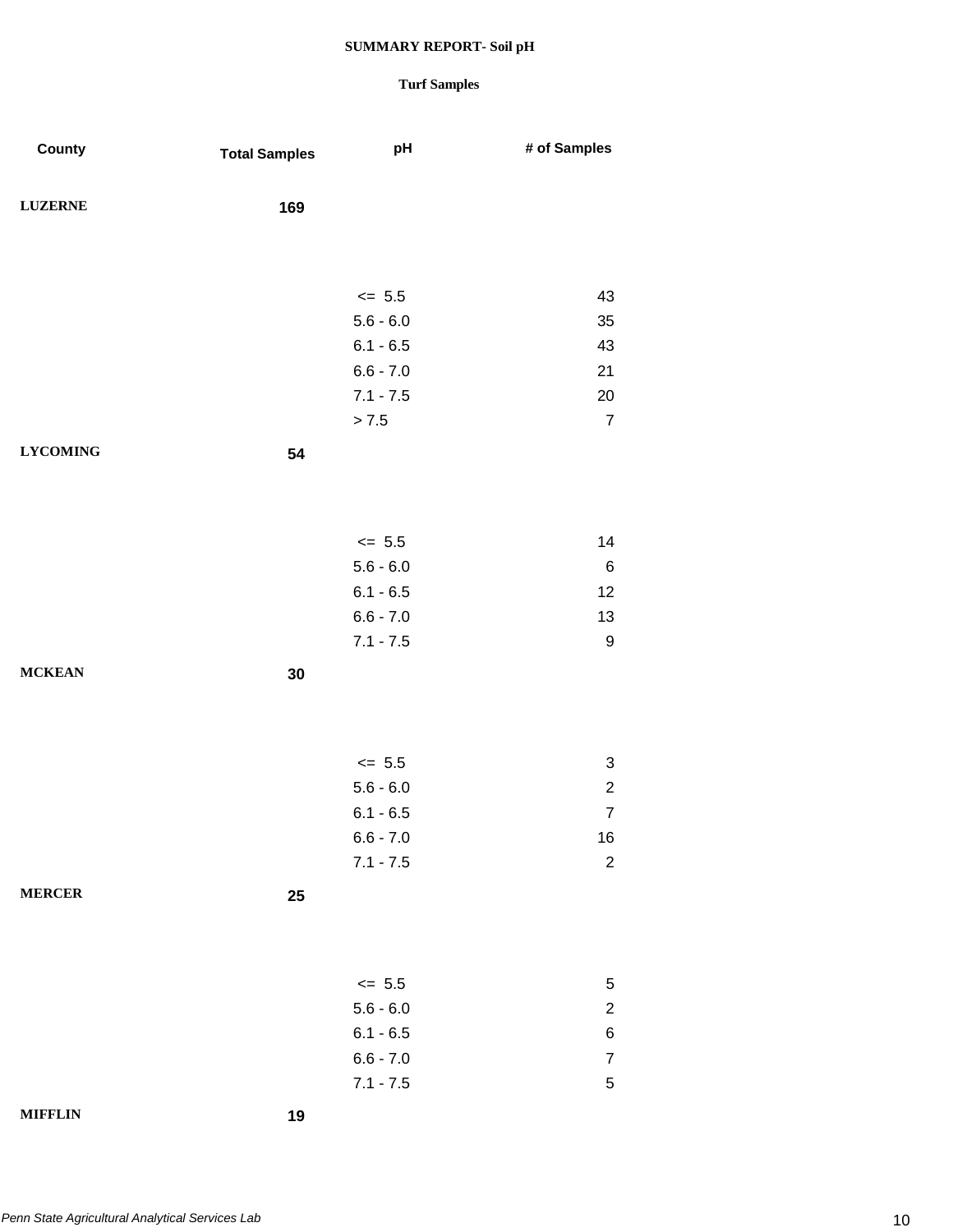| County             | <b>Total Samples</b> | pH                         | # of Samples            |
|--------------------|----------------------|----------------------------|-------------------------|
|                    |                      |                            |                         |
|                    |                      | $\leq$ 5.5                 | 1                       |
|                    |                      | $6.1 - 6.5$                | 6                       |
|                    |                      | $6.6 - 7.0$                | $\mathbf 5$             |
|                    |                      | $7.1 - 7.5$                | $\overline{7}$          |
| <b>MONROE</b>      | 50                   |                            |                         |
|                    |                      |                            |                         |
|                    |                      |                            |                         |
|                    |                      |                            |                         |
|                    |                      | $\leq$ 5.5                 | $\,$ 5 $\,$             |
|                    |                      | $5.6 - 6.0$                | $\,6$<br>11             |
|                    |                      | $6.1 - 6.5$                |                         |
|                    |                      | $6.6 - 7.0$<br>$7.1 - 7.5$ | 16                      |
|                    |                      |                            | 10                      |
|                    |                      | > 7.5                      | $\overline{2}$          |
| <b>MONTGOMERY</b>  | 807                  |                            |                         |
|                    |                      |                            |                         |
|                    |                      |                            |                         |
|                    |                      | $\leq$ 5.5                 | 89                      |
|                    |                      | $5.6 - 6.0$                | 134                     |
|                    |                      | $6.1 - 6.5$                | 274                     |
|                    |                      | $6.6 - 7.0$                | 231                     |
|                    |                      | $7.1 - 7.5$                | 65                      |
|                    |                      | > 7.5                      | 14                      |
| <b>MONTOUR</b>     |                      |                            |                         |
|                    | 9                    |                            |                         |
|                    |                      |                            |                         |
|                    |                      |                            |                         |
|                    |                      | $\leq$ 5.5                 | $\overline{2}$          |
|                    |                      | $5.6 - 6.0$                | $\overline{\mathbf{4}}$ |
|                    |                      | $6.1 - 6.5$                | $\mathbf 1$             |
|                    |                      | $6.6 - 7.0$                | 1                       |
|                    |                      | > 7.5                      | $\mathbf 1$             |
| <b>NORTHAMPTON</b> | 143                  |                            |                         |
|                    |                      |                            |                         |
|                    |                      |                            |                         |
|                    |                      |                            |                         |
|                    |                      | $\leq$ 5.5                 | 21                      |
|                    |                      | $5.6 - 6.0$                | 14                      |
|                    |                      | $6.1 - 6.5$                | 34                      |
|                    |                      | $6.6 - 7.0$                | 32                      |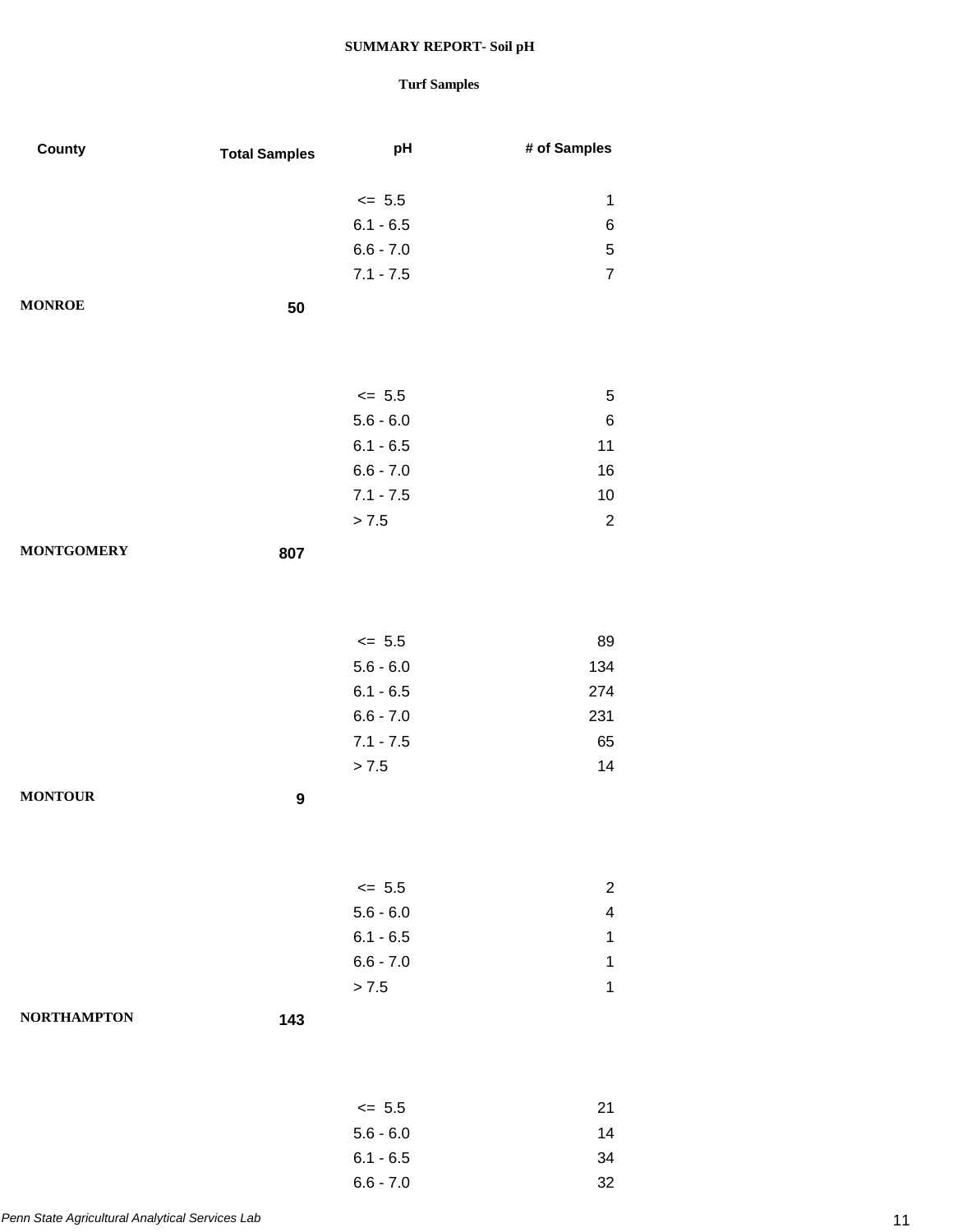### **Turf Samples**

6.6 - 7.0 1

| County                | <b>Total Samples</b> | pH          | # of Samples              |
|-----------------------|----------------------|-------------|---------------------------|
|                       |                      | $7.1 - 7.5$ | 31                        |
|                       |                      | > 7.5       | 11                        |
| <b>NORTHUMBERLAND</b> |                      |             |                           |
|                       | 27                   |             |                           |
|                       |                      |             |                           |
|                       |                      |             |                           |
|                       |                      | $\leq$ 5.5  | 4                         |
|                       |                      | $5.6 - 6.0$ | 6                         |
|                       |                      | $6.1 - 6.5$ | 8                         |
|                       |                      | $6.6 - 7.0$ | $\mathbf 5$               |
|                       |                      | $7.1 - 7.5$ | $\overline{\mathbf{4}}$   |
| <b>PERRY</b>          | 17                   |             |                           |
|                       |                      |             |                           |
|                       |                      |             |                           |
|                       |                      | $\leq$ 5.5  | $\mathbf 5$               |
|                       |                      | $5.6 - 6.0$ | $\overline{\mathcal{A}}$  |
|                       |                      | $6.1 - 6.5$ | $\overline{c}$            |
|                       |                      | $6.6 - 7.0$ | $\ensuremath{\mathsf{3}}$ |
|                       |                      | $7.1 - 7.5$ | $\ensuremath{\mathsf{3}}$ |
| PHILADELPHIA          | 57                   |             |                           |
|                       |                      |             |                           |
|                       |                      |             |                           |
|                       |                      |             |                           |
|                       |                      | $\leq$ 5.5  | 10                        |
|                       |                      | $5.6 - 6.0$ | 8                         |
|                       |                      | $6.1 - 6.5$ | 8                         |
|                       |                      | $6.6 - 7.0$ | 12                        |
|                       |                      | $7.1 - 7.5$ | 11                        |
|                       |                      | > 7.5       | 8                         |
| <b>PIKE</b>           | 11                   |             |                           |
|                       |                      |             |                           |
|                       |                      |             |                           |
|                       |                      | $\leq$ 5.5  | $\overline{2}$            |
|                       |                      | $5.6 - 6.0$ | $\ensuremath{\mathsf{3}}$ |
|                       |                      | $6.1 - 6.5$ | $\,$ 5 $\,$               |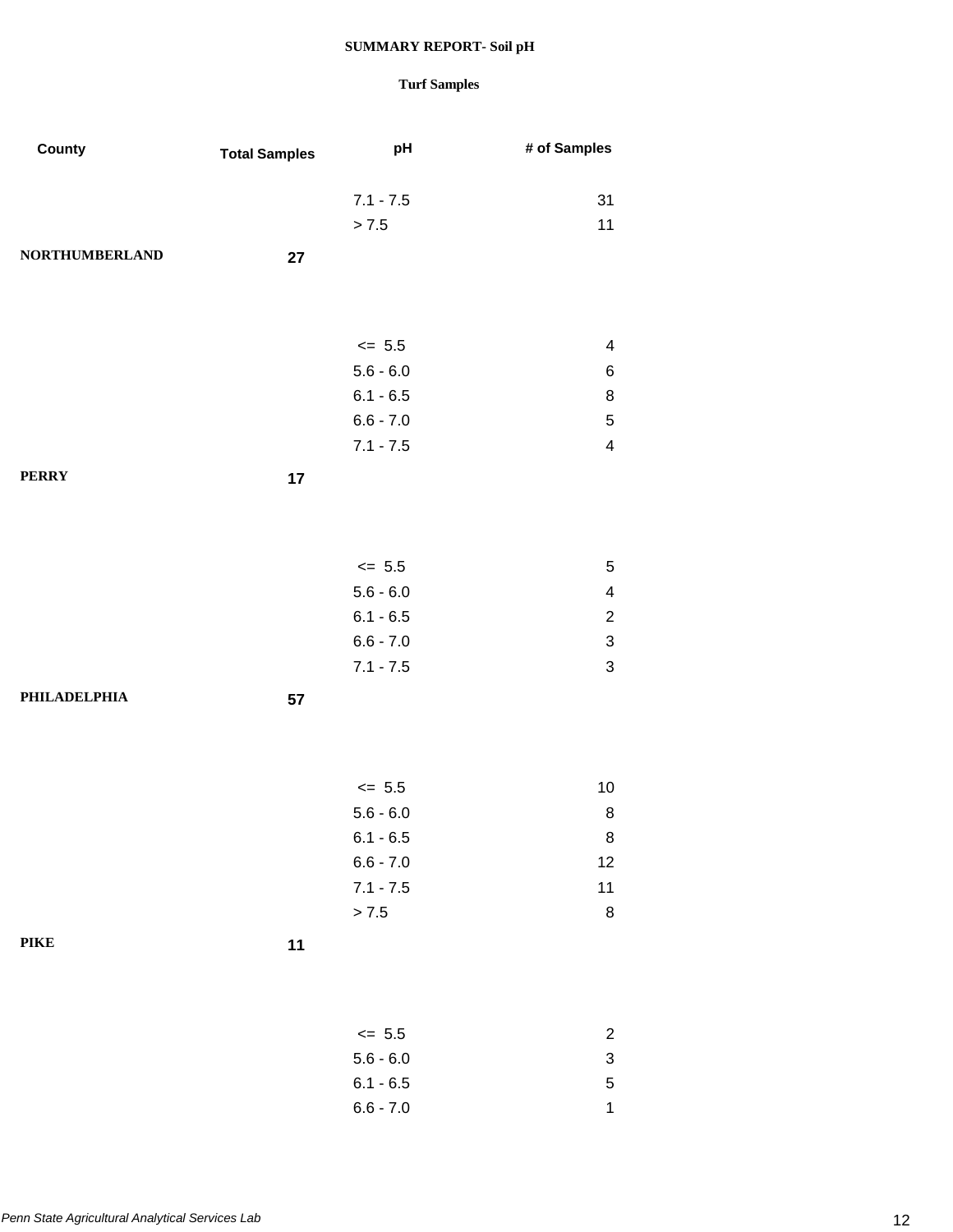### **Turf Samples**

 $5.6 - 6.0$  5

| County             | <b>Total Samples</b> | pH                         | # of Samples                    |
|--------------------|----------------------|----------------------------|---------------------------------|
| <b>SCHUYLKILL</b>  | 51                   |                            |                                 |
|                    |                      |                            |                                 |
|                    |                      |                            |                                 |
|                    |                      | $\leq$ 5.5                 | $\overline{7}$                  |
|                    |                      | $5.6 - 6.0$                | $\, 8$                          |
|                    |                      | $6.1 - 6.5$                | 13                              |
|                    |                      | $6.6 - 7.0$<br>$7.1 - 7.5$ | 16<br>$\ensuremath{\mathsf{3}}$ |
|                    |                      | $> 7.5$                    | $\overline{\mathbf{4}}$         |
| <b>SNYDER</b>      |                      |                            |                                 |
|                    | 10                   |                            |                                 |
|                    |                      |                            |                                 |
|                    |                      |                            |                                 |
|                    |                      | $\leq$ 5.5<br>$5.6 - 6.0$  | $\mathbf{2}$<br>$\mathbf 1$     |
|                    |                      | $6.1 - 6.5$                | $\overline{\mathbf{4}}$         |
|                    |                      | $6.6 - 7.0$                | $\mathbf 1$                     |
|                    |                      | $7.1 - 7.5$                | $\mathbf 1$                     |
|                    |                      | > 7.5                      | $\mathbf 1$                     |
| <b>SOMERSET</b>    | 16                   |                            |                                 |
|                    |                      |                            |                                 |
|                    |                      |                            |                                 |
|                    |                      | $5.6 - 6.0$                | $\overline{\mathbf{4}}$         |
|                    |                      | $6.1 - 6.5$                | 8                               |
|                    |                      | $6.6 - 7.0$                | 1                               |
|                    |                      | $7.1 - 7.5$                | $\mathbf 1$                     |
|                    |                      | $> 7.5$                    | $\overline{c}$                  |
| <b>SULLIVAN</b>    | $\mathbf 3$          |                            |                                 |
|                    |                      |                            |                                 |
|                    |                      |                            |                                 |
|                    |                      | $6.6 - 7.0$                | $\mathbf 1$                     |
|                    |                      | $7.1 - 7.5$                | $\overline{c}$                  |
| <b>SUSQUEHANNA</b> | 20                   |                            |                                 |
|                    |                      |                            |                                 |
|                    |                      |                            |                                 |
|                    |                      | $\leq$ 5.5                 | $\overline{\mathbf{4}}$         |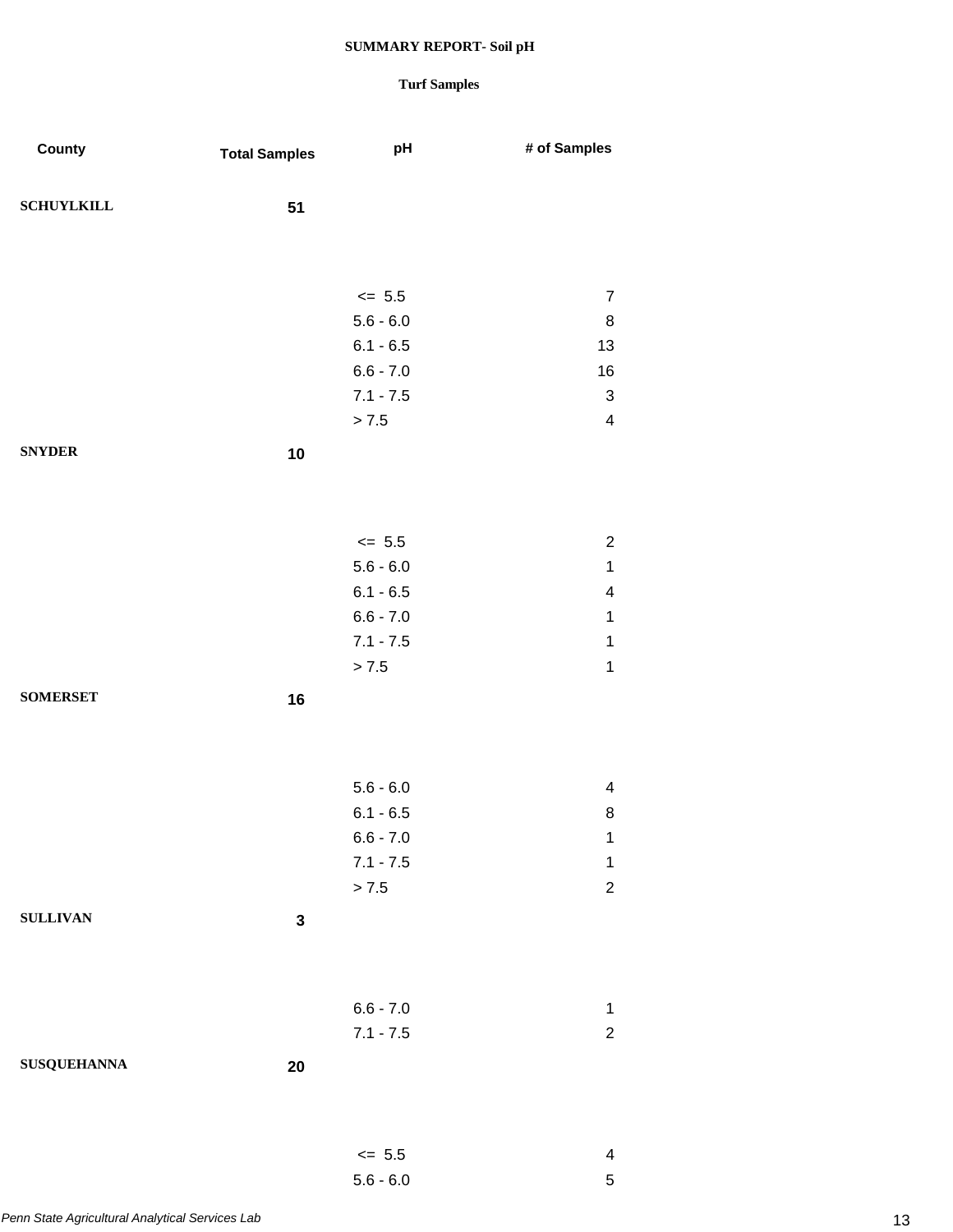| County            | <b>Total Samples</b> | pH          | # of Samples            |
|-------------------|----------------------|-------------|-------------------------|
|                   |                      |             |                         |
|                   |                      | $6.1 - 6.5$ | 6                       |
|                   |                      | $6.6 - 7.0$ | $\overline{\mathbf{4}}$ |
|                   |                      | $7.1 - 7.5$ | $\mathbf{1}$            |
| <b>TIOGA</b>      | 42                   |             |                         |
|                   |                      |             |                         |
|                   |                      |             |                         |
|                   |                      | $\leq$ 5.5  | $\overline{7}$          |
|                   |                      | $5.6 - 6.0$ | 8                       |
|                   |                      | $6.1 - 6.5$ | 9                       |
|                   |                      | $6.6 - 7.0$ | 6                       |
|                   |                      | $7.1 - 7.5$ | $\overline{\mathbf{4}}$ |
|                   |                      | > 7.5       | 8                       |
| <b>UNION</b>      | 22                   |             |                         |
|                   |                      |             |                         |
|                   |                      |             |                         |
|                   |                      |             |                         |
|                   |                      | $\le$ 5.5   | 1                       |
|                   |                      | $5.6 - 6.0$ | 3                       |
|                   |                      | $6.1 - 6.5$ | 10                      |
|                   |                      | $6.6 - 7.0$ | $\overline{7}$          |
|                   |                      | $7.1 - 7.5$ | $\mathbf{1}$            |
| <b>VENANGO</b>    | 8                    |             |                         |
|                   |                      |             |                         |
|                   |                      |             |                         |
|                   |                      | $5.6 - 6.0$ | $\overline{c}$          |
|                   |                      | $6.1 - 6.5$ | 3                       |
|                   |                      | $6.6 - 7.0$ | $\overline{c}$          |
|                   |                      | $7.1 - 7.5$ | $\mathbf{1}$            |
|                   |                      |             |                         |
| <b>WARREN</b>     | 3                    |             |                         |
|                   |                      |             |                         |
|                   |                      |             |                         |
|                   |                      | $\leq$ 5.5  | 1                       |
|                   |                      | $5.6 - 6.0$ | 1                       |
|                   |                      | $6.1 - 6.5$ | $\mathbf{1}$            |
| <b>WASHINGTON</b> | 70                   |             |                         |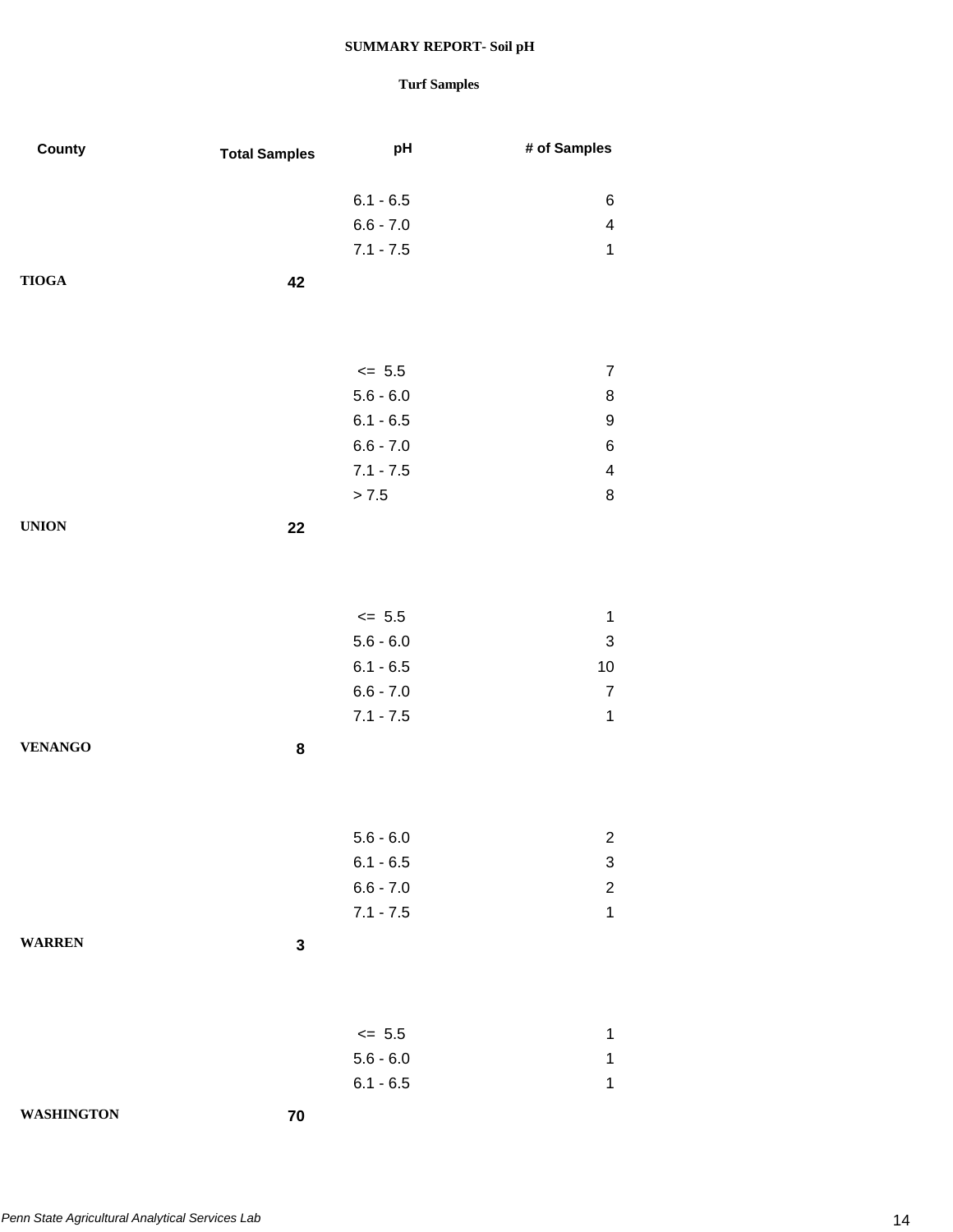| County              | <b>Total Samples</b> | pH          | # of Samples              |
|---------------------|----------------------|-------------|---------------------------|
|                     |                      | $\leq$ 5.5  | 13                        |
|                     |                      | $5.6 - 6.0$ | 11                        |
|                     |                      | $6.1 - 6.5$ | 10                        |
|                     |                      | $6.6 - 7.0$ | 20                        |
|                     |                      | $7.1 - 7.5$ | 13                        |
|                     |                      | > 7.5       | $\ensuremath{\mathsf{3}}$ |
| <b>WAYNE</b>        | 16                   |             |                           |
|                     |                      |             |                           |
|                     |                      | $\leq$ 5.5  | $\overline{c}$            |
|                     |                      | $5.6 - 6.0$ | $\mathbf{1}$              |
|                     |                      | $6.1 - 6.5$ | $\overline{\mathbf{4}}$   |
|                     |                      | $6.6 - 7.0$ | 6                         |
|                     |                      | $7.1 - 7.5$ | $\mathbf{2}$              |
|                     |                      | > 7.5       | $\mathbf 1$               |
| <b>WESTMORELAND</b> | 207                  |             |                           |
|                     |                      |             |                           |
|                     |                      | $\leq$ 5.5  | 25                        |
|                     |                      | $5.6 - 6.0$ | 34                        |
|                     |                      | $6.1 - 6.5$ | 58                        |
|                     |                      | $6.6 - 7.0$ | 48                        |
|                     |                      | $7.1 - 7.5$ | 33                        |
|                     |                      | > 7.5       | 9                         |
| <b>WYOMING</b>      | 5                    |             |                           |
|                     |                      |             |                           |
|                     |                      | $= 5.5$     | 1                         |
|                     |                      | $6.1 - 6.5$ | 1                         |
|                     |                      | $6.6 - 7.0$ | $\overline{c}$            |
|                     |                      | $7.1 - 7.5$ | $\mathbf 1$               |
| <b>YORK</b>         | 404                  |             |                           |
|                     |                      |             |                           |
|                     |                      | $\leq$ 5.5  | 29                        |
|                     |                      | $5.6 - 6.0$ | 68                        |
|                     |                      | $6.1 - 6.5$ | 109                       |